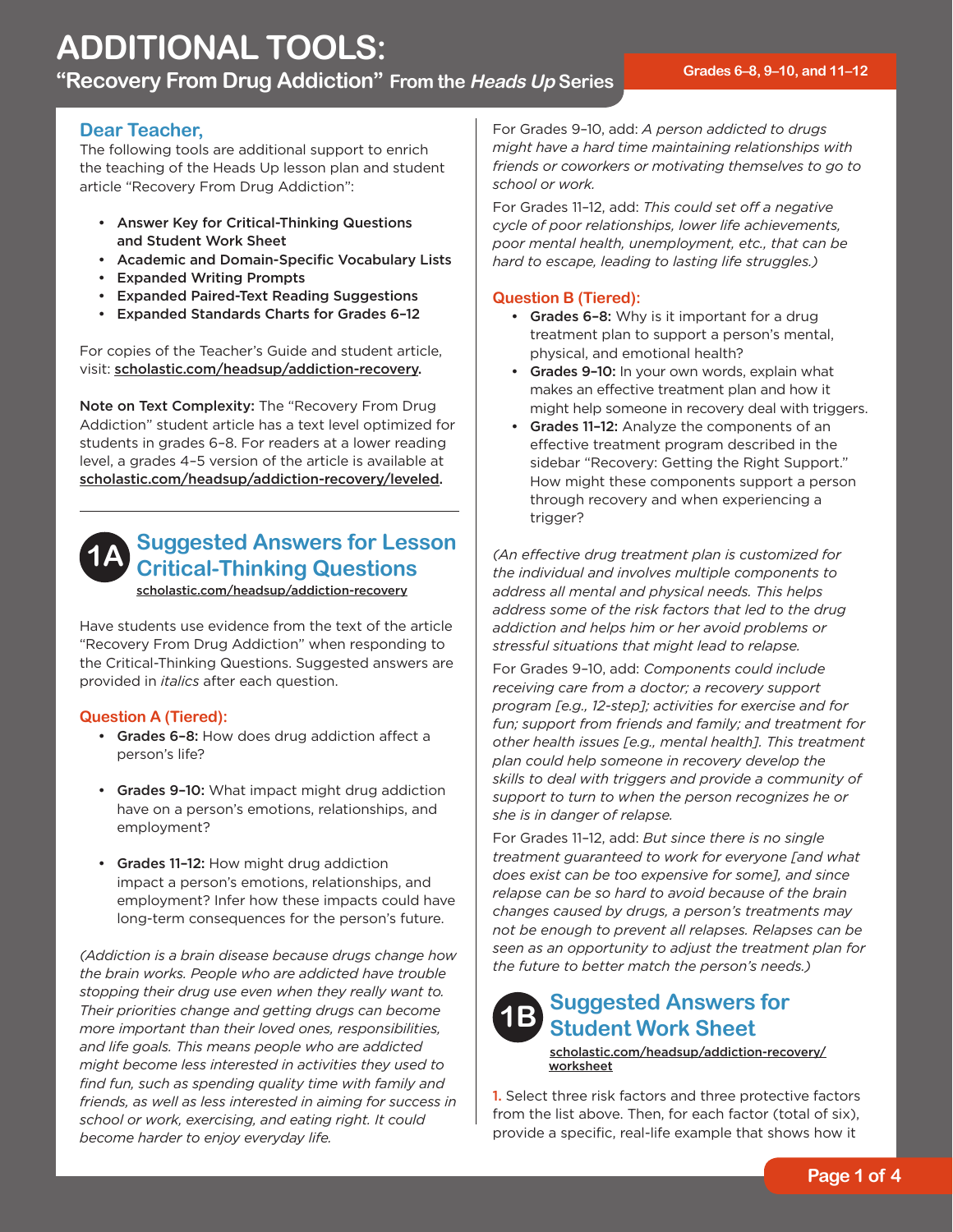*pressure from drug users.)* contributes to risk or protection. *(Answers will vary, but might be along the lines of: Mental illness, stress, and trauma could contribute to the risk of drug addiction because people dealing with mental distress might seek out drugs to alter their mental state in an attempt to cope. Close, supportive friends can be a protective factor because these relationships can raise life satisfaction, so people would be less drawn to escape life through drug use; these friendships could also raise self-esteem, which could decrease susceptibility to peer* 

2. Which factors are teens able to control? Which factors do teens have limited or no control over? *(Teens might be able to control how well they do in school, with whom they are friends and with whom they associate, how they perceive drugs, and which goals and activities will keep them away from situations in which drugs are used. For factors teens have limited control over, such as health or relationships with parents, teens can work to exercise some control by adopting healthy habits, seeking treatment for existing conditions, and speaking honestly with parents. Teens cannot control their genetics, certain family circumstances, and whether or not drugs are easy to get locally.)* 

3. What are some ways teens can work to manage the factors they have limited or no control over? *(Teens might look to others in their lives [e.g., extended family, teachers and school counselors, clergy, and others in their community] for guidance and support, and try to create an atmosphere or environment in which drug use is discouraged. Teens can also build up the protective factors they can control to offset the risks they can't control. Teens can invest themselves in goals that challenge the brain and body to set themselves up for ongoing health.)* 

4. According to the National Institute on Drug Abuse, the biggest risk is being around other teens who abuse drugs. Why do you think that would be particularly dangerous? *(Answers will vary, but may discuss how a large part of teens' identity and self-worth is built upon relationships with peers—e.g., the importance of being "cool" in the eyes of others. Being around others who use drugs can create an atmosphere where drug use is seen as normal and accepted, and there may be subtle or overt pressure to conform to this view. Teens may trust the opinions and experiences of their friends, want to avoid judgment or confrontation, and have little practice "breaking up" with a friend whose views on drugs and other behaviors they don't share. Teens could mitigate this risk by developing friendships with those who don't view drug use as cool, avoiding drug users and situations in which drug use occurs, and adopting habits and behaviors that raise their own self-esteem and limit the need for outside approval.)* 



# **Academic and Domain- 2 Specific Vocabulary Lists**

[scholastic.com/headsup/addiction-recovery/article](http://scholastic.com/headsup/addiction-recovery/article)

The vocabulary words below are drawn from the "Recovery From Drug Addiction" student article and work sheet. This vocabulary can be previewed with students prior to reading or reinforced with students afterward. Encourage students to incorporate these words into their writing and discussion of the "Recovery From Drug Addiction" article and work sheet.

Leveled definitions are provided for grades 6–8 and 9–12. Unless otherwise noted, all definitions below are sourced or adapted from:

- • Grades 6–8: *Wordsmyth Children's Dictionary*
- • Grades 9–12: *Merriam-Webster*

 Suggested methods of learning and reinforcement: Students can construct understanding by drawing the words' definitions; organizing concept maps that include word parts, synonyms, antonyms, and examples; composing memory-aiding songs that explain the words or use them in a meaningful context; and employing the words to create newspaper articles, stories, or poems.

#### **Grades 6–8: Vocabulary From "Recovery From Drug Addiction" (article and work sheet)**

• addiction *(noun):* not being able to give up doing or to give up using something. People who suffer from drug addiction have trouble stopping their drug use even when they really want to and even after it causes terrible consequences to their health and other parts of their lives. *(Source: National Institute on Drug Abuse)* 

- chronic *(noun)*: occurring over and over, not easily stopped; in the case of health, a chronic disease (such as drug addiction or asthma) is a condition that requires treatment throughout a person's life
- craving *(noun)*: strong appetite, yearning
- priority *(noun)*: something that is more important to a person than other things
- protective *(adjective)*: preventing harm, shielding

• recovery *(noun)*: period of getting healthier after an illness or difficulty. In the case of drug addiction, recovery means the process of stopping drug use, which often requires treatment throughout a person's life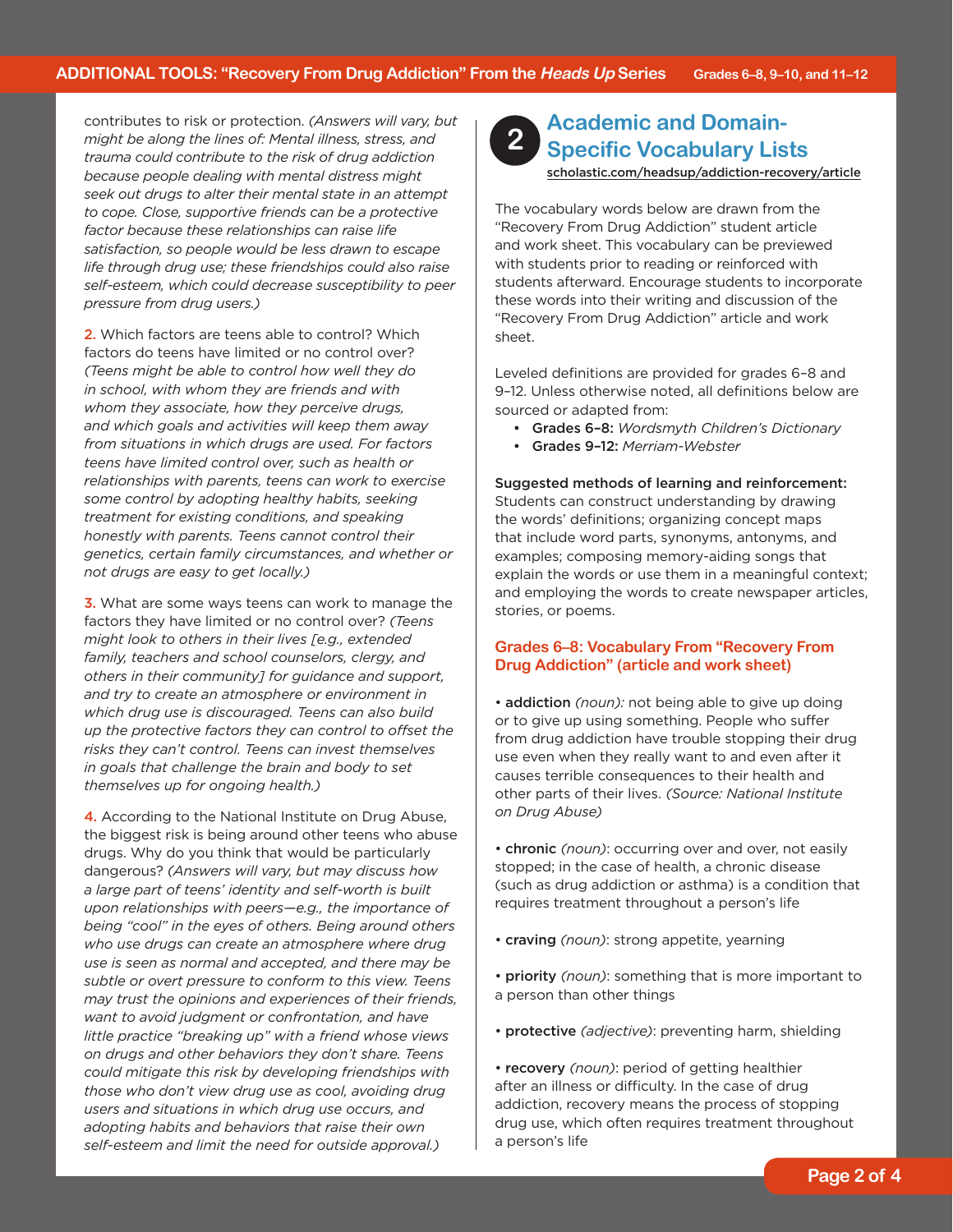• relapse *(noun):* falling back to a former condition. In the case of drug addiction, relapse means using drugs again after a period of avoiding them

• subconscious *(adjective):* happening in a person's mind without him or her being aware of it

• trigger *(noun):* something that causes something else to happen. In the case of drug addiction, something that reminds a person of past drug use and causes cravings that may lead to relapse

• vulnerable *(adjective):* at risk, sensitive

#### **Grades 9–12: Vocabulary From "Recovery From Drug Addiction" (article and work sheet)**

• addiction *(noun):* not being able to give up doing or to give up using something. People who suffer from drug addiction compulsively have trouble stopping their drug use even when they really want to and even after it causes terrible consequences to their health and other parts of their lives. *(Source: National Institute on Drug Abuse)* 

• chronic *(adjective):* recurring, long-term, habitual; in the case of health, a chronic disease (such as drug addiction or asthma) is a condition that requires treatment throughout a person's life

- craving *(noun):* intense desires
- priority *(noun):* something that is a person's chief focus or concern
- protective *(adjective):* preventing harm or injury

 • recovery [from drug addiction] *(noun):* the process of ceasing drug use and returning to a drug-free lifestyle, which often requires treatment throughout a person's life

• relapse *(noun):* a sudden return to drug use after a period of drug avoidance

• subconscious *(adjective):* mental activities or thoughts of which a person is unaware

• trigger *(noun):* something that causes something else to happen. In the case of drug addiction, things such as people, songs, situations, or even smells that can bring up the memory of drug use and causes cravings that can threaten a former drug user's recovery

• vulnerable *(adjective):* susceptible, unprotected

#### **Expanded Writing Prompts for "Recovery From Drug Addiction" 3**

[scholastic.com/headsup/addiction-recovery/article](http://scholastic.com/headsup/addiction-recovery/article)

To encourage and assess close reading of the student article "Recovery From Drug Addiction," use the following writing prompts for quick five-minute "freewrites" of a few sentences each. Instruct students to include evidence from the text in their responses.

#### **Grades 6–8**

- • [Skill: Comprehension] Explain two obstacles a person in recovery from drug addiction might face.
- [Skill: Text Features] Why does the article "Recovery From Drug Addiction" use an image of a rock climber as a metaphor for a person in recovery?

#### **Grades 9–10**

- [Skill: Inference] How could a local community center support people trying to recover from drug addiction?
- • [Skill: Compare and Contrast] How are the treatment supports in the sidebar of the article "Recovery From Drug Addiction" related to the protective factors listed in the work sheet "Using Drugs: Who Becomes Addicted?" Why might this be?

#### **Grades 11–12**

- [Skill: Inference] How might the stigma currently associated with drug addiction be an obstacle to a person's recovery? How can a strong support system help him or her overcome this?
- [Skill: Argument] Should people who are addicted to drugs be forced into treatment, even if they don't want it? Why or why not? Use information from the article to support your argument.

#### **Expanded Paired-Text Reading Suggestions for "Recovery From Drug Addiction" 4**

[scholastic.com/headsup/addiction-recovery/article](http://scholastic.com/headsup/addiction-recovery/article)

Deepen student learning of "Recovery From Drug Addiction" with the following paired-text reading suggestions and prompts for writing and discussion.

#### **Informational Text: The Road to Recovery**

 [scholastic.com/headsup/rehab](http://scholastic.com/headsup/rehab) • Materials: The article "The Truth About 'Rehab' and Drug Addiction"